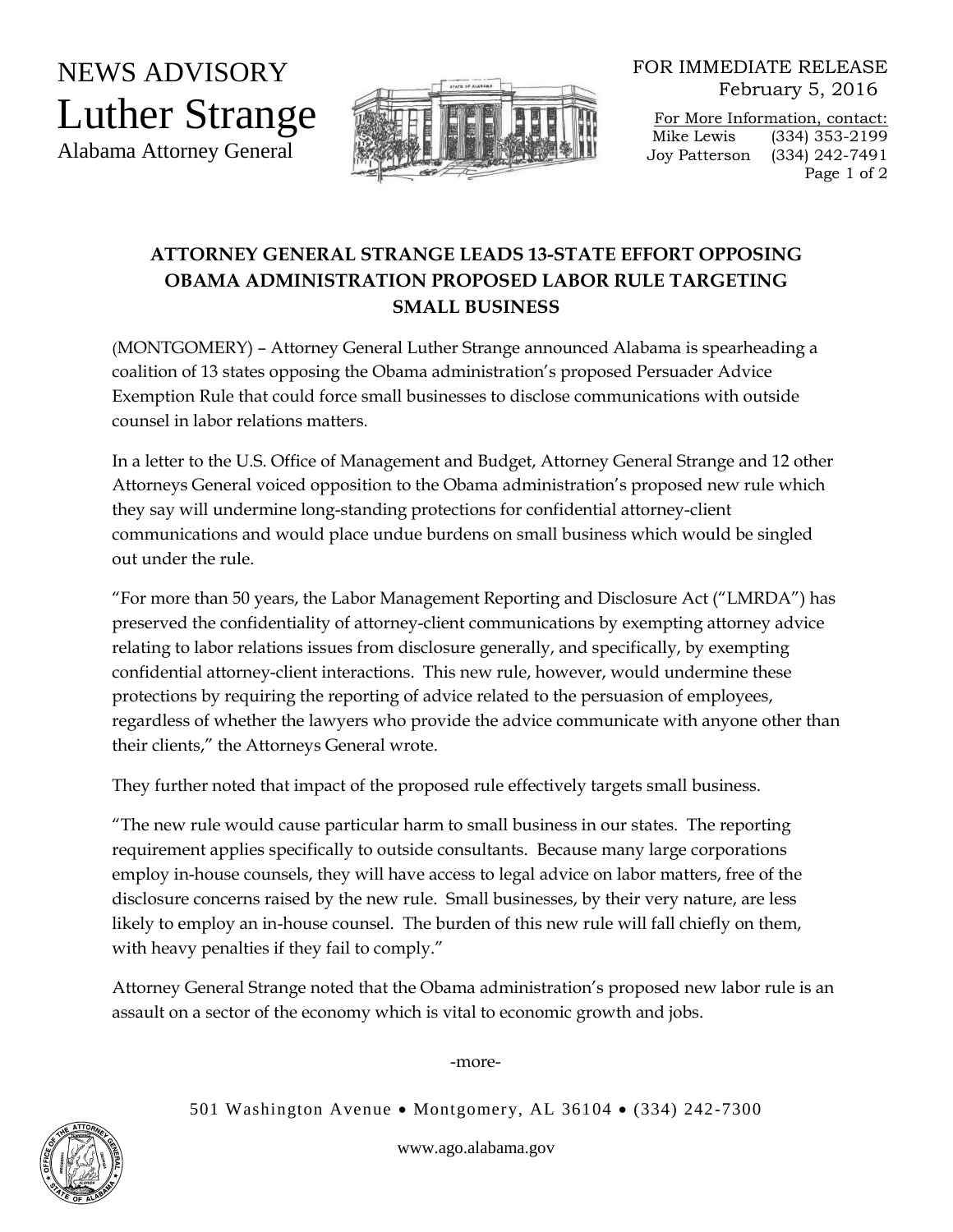"Small businesses make up over 90 percent of all businesses both in Alabama and across America," Attorney General Strange said. "These local job providers can least afford further unwarranted federal mandates that will erode their ability to compete. I have joined with my fellow Attorneys General to stand up for fairness and protect small businesses from this unnecessary federal overreach."

The letter was signed by Attorneys General from Alabama, Arizona, Arkansas, Georgia, Idaho, Kansas, Louisiana, Michigan, Nevada, Oklahoma, South Carolina, South Dakota and West Virginia.

--30--

*Letter is attached to this release*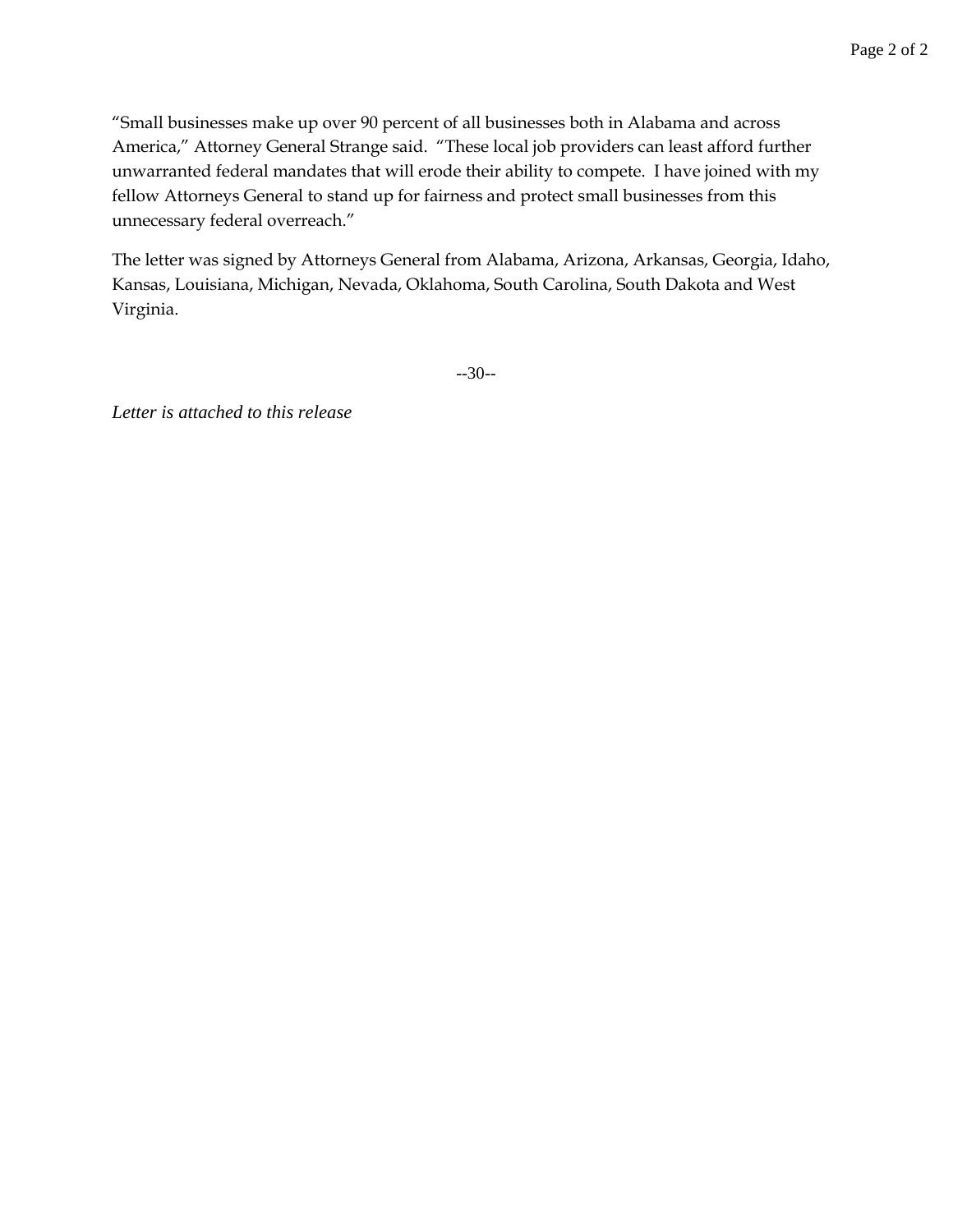

## **STATE OF ALABAMA OFFICE OF THE ATTORNEY GENERAL**

**LUTHER STRANGE ATTORNEY GENERAL** 

**501 WASHINGTON AVENUE** P.O. BOX 300152<br>MONTGOMERY, AL 36130-0152  $(334) 242 - 7300$ WWW.AGO.ALABAMA.GOV

February 4, 2016

## VIA FEDERAL EXPRESS & E-MAIL

The Honorable Howard Shelanski Administrator, Office of Information and Regulatory Affairs Office of Management and Budget 725 17th Street, NW Washington, DC 20503 OIRA submission@omb.eop.gov

Re: The Proposed Persuader Advice Exemption Rule (RIN: 1245-AA03)

As the chief legal officers of our states, we are writing to express our concerns about the proposed final rule referenced above and currently under consideration. As proposed, we believe this new rule would undermine long-standing protections for confidential attorney-client communications and would place undue burdens on small businesses within our states.

For more than 50 years, the Labor Management Reporting and Disclosure Act ("LMRDA") has preserved the confidentiality of attorney-client communications by exempting attorney advice relating to labor relations issues from disclosure generally, and specifically, by exempting confidential attorney-client interactions. This new rule, however, would undermine these protections by requiring the reporting of advice related to persuasion of employees, regardless of whether the lawyers who provide the advice communicate with anyone other than their clients. These new reporting requirements would put lawyers in our states in an ethical dilemma: An attorney must either risk professional disciplinary action by disclosing employer confidences or risk liability under the LMRDA by refusing to disclose employer confidences.

The new rule will cause particular harm to small businesses in our states. The reporting requirement applies specifically to outside consultants. Because many large corporations employ in-house counsels, they will have access to legal advice on labor matters, free of the disclosure concerns raised by the new rule. Small businesses, by their very nature, are less likely to employ an in-house counsel. The burden of this new rule will fall chiefly on them, with heavy penalties if they fail to comply.

Ultimately, this proposed rule will have a chilling effect on attorney-client confidentiality and employers' fundamental right to counsel. The rule may well discourage employers from seeking legal representation, a consequence contrary to the overall intent of the Act. It will also dissuade attorneys from taking labor cases in order to avoid the ethical dilemma the new rule creates. For these reasons, the Bar Associations of many of our states, as well as the American Bar Association, also have expressed their concern with the dramatic, negative impact the rule would have on the practice of law and the right to associate with counsel.